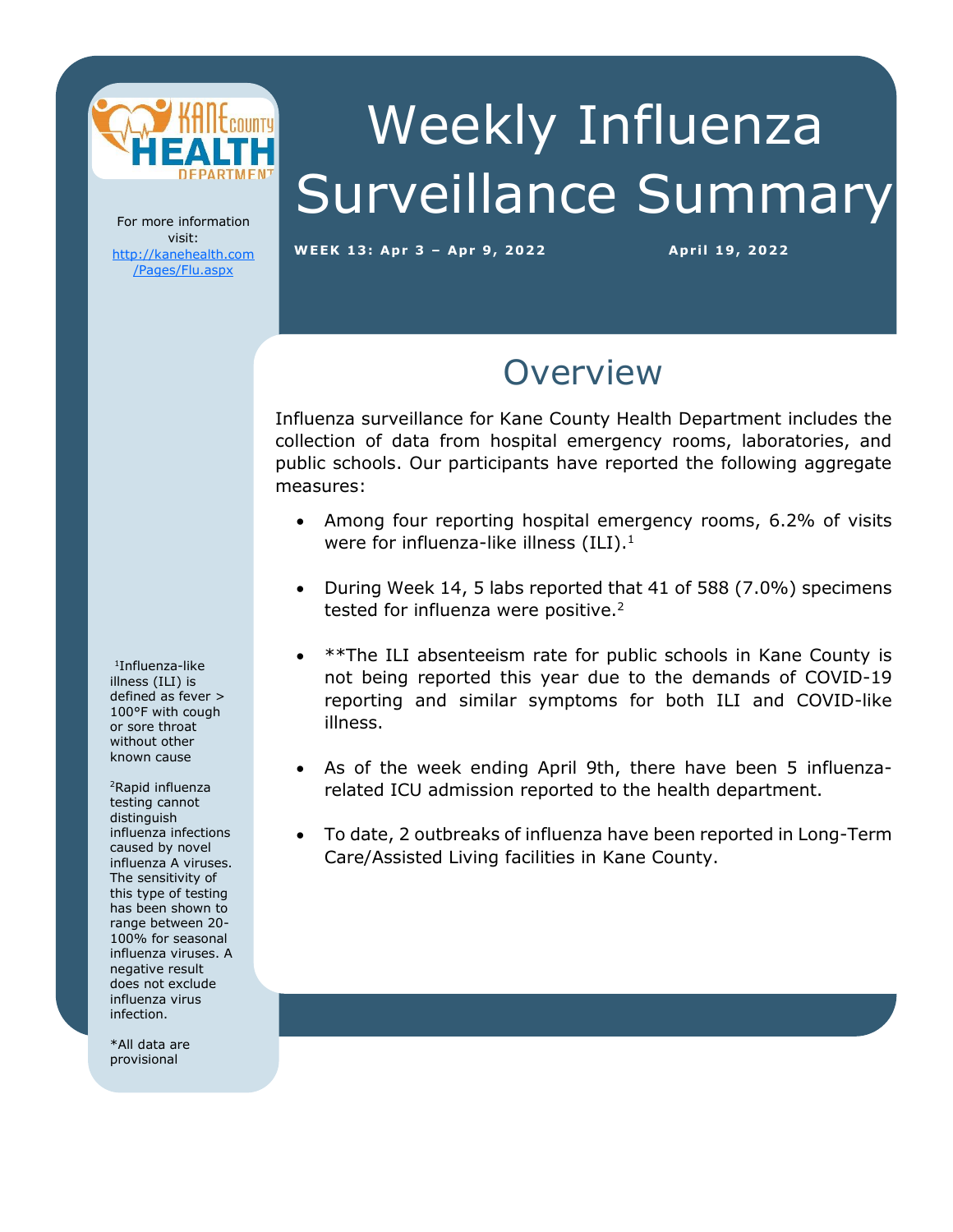## Emergency Room Visits

During Week 14, 6.2% of reported hospital emergency room visits were for influenza-like illness  $(III).<sup>1</sup>$ 

Each week, data for the 2021-22 season will be presented with data from the previous flu seasons to show the trend of ER visits for ILI over time.

Visits for influenza-like illness to reporting emergency rooms during Week 14 had the following age distribution:

- 0-4 years: 30.5% of all ILI visits
- 5-24 years: 31.5% of all ILI visits
- 25-64 years: 25.6% of all ILI visits
- 65+ years: 12.3% of all ILI visits

Throughout the season, KCHD will provide updated information on the total number of people visiting the emergency room for ILI, and what age groups make up those visits.

1 Influenza-like illness (ILI) is defined as fever > 100°F with cough or sore throat without other known cause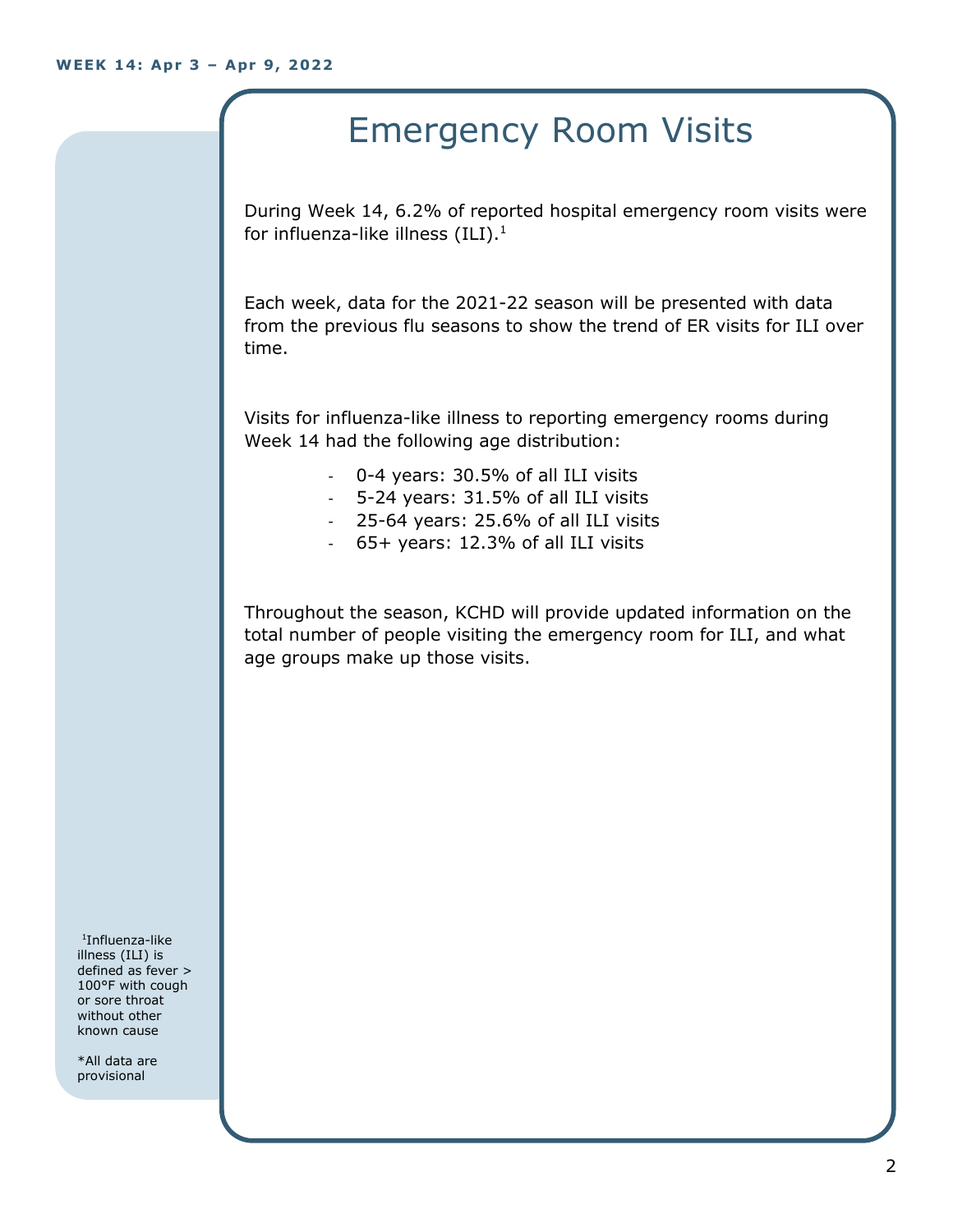

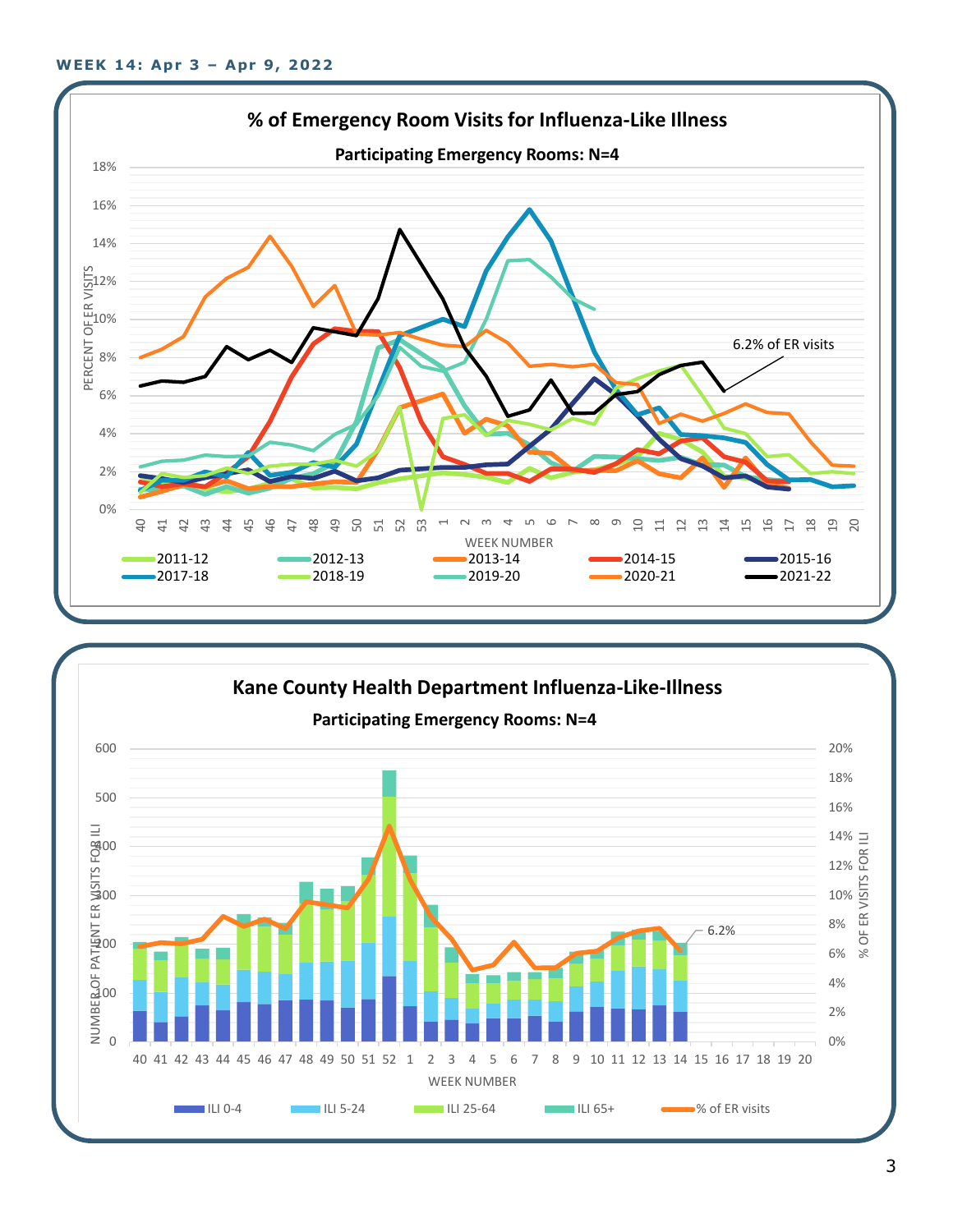# Laboratory Tests

| <b>Kane County Labs (5)</b>       | <b>Week: 14</b> |                | <b>Season Total</b> |                |
|-----------------------------------|-----------------|----------------|---------------------|----------------|
|                                   | <b>Number</b>   | <b>Percent</b> | <b>Number</b>       | <b>Percent</b> |
| <b>Specimens Tested</b>           | 588             |                | 13,097              |                |
| <b>Specimens Positive</b>         | 41              | 7.0%           | 400                 | 3.1%           |
| <b>Positive Specimens by Type</b> |                 |                |                     |                |
| Influenza A                       | 41              | 100%           | 384                 | 96.0%          |
| Influenza B                       | 0               | 0.0%           | 16                  | 4.0%           |
| Influenza AB                      | 0               | 0.0%           | 0                   | 0.0%           |
| Unknown                           | 0               | 0.0%           | n                   | 0.0%           |



Rapid influenza testing cannot distinguish influenza infections caused by novel influenza A viruses. The sensitivity of this type of testing has been shown to range between 20- 100% for seasonal influenza viruses. A negative result does not exclude influenza virus infection.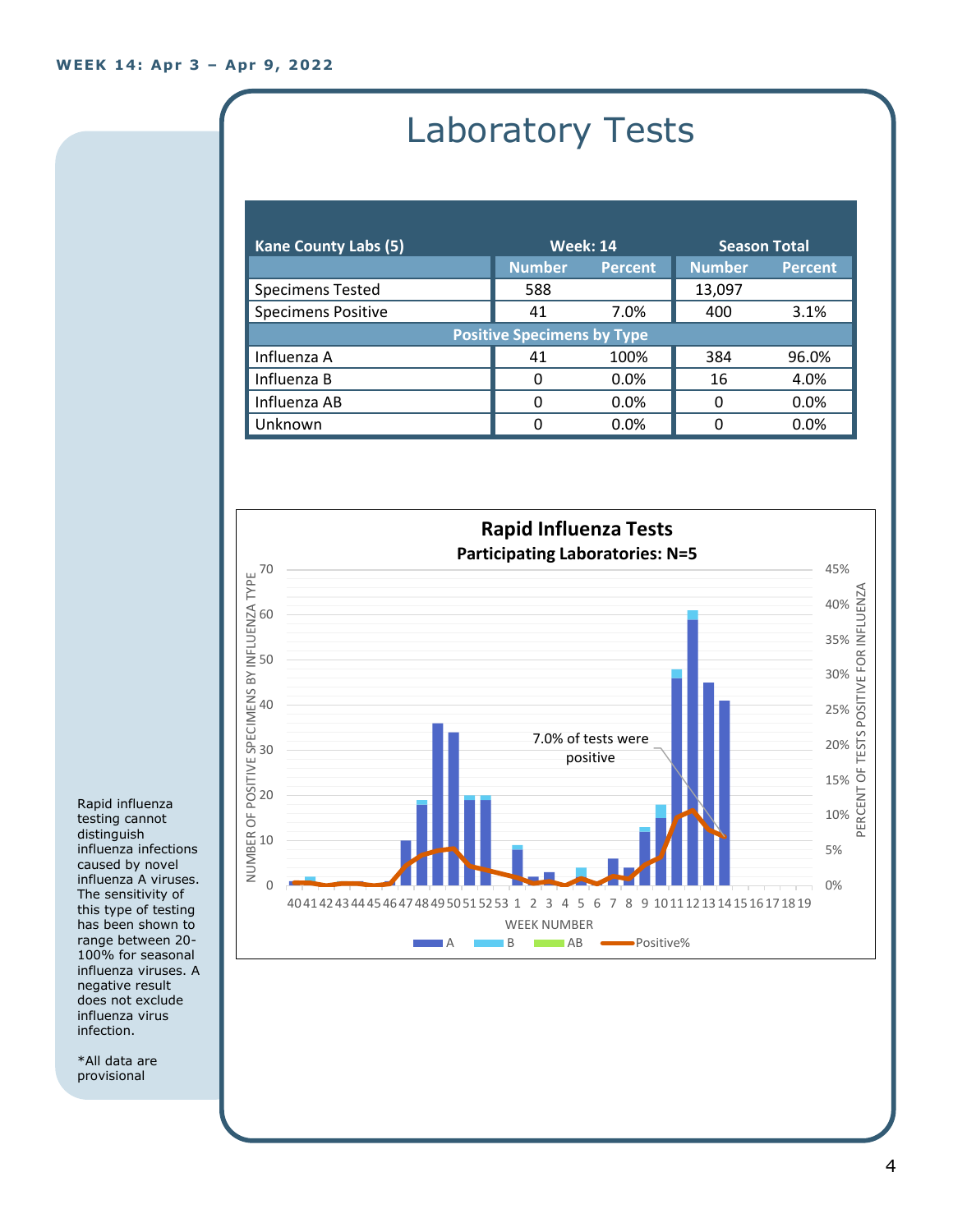### Student Absenteeism

The ILI absenteeism rate for public schools in Kane County is not being reported this year due to the demands of COVID-19 reporting and similar symptoms for both ILI and COVID-like illness.

Influenza-like illness (ILI) is defined as fever > 100°F with cough or sore throat without other known cause.